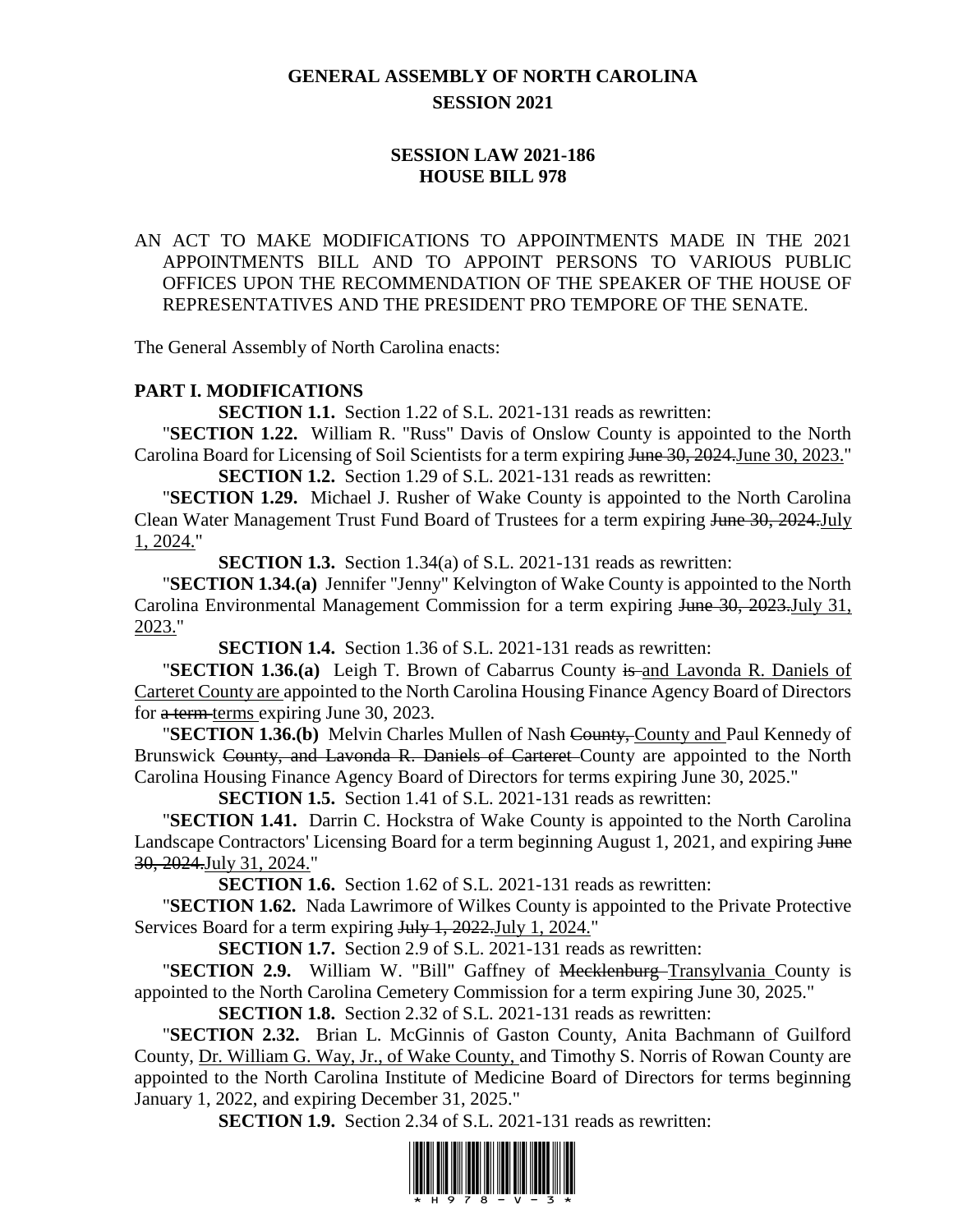"**SECTION 2.34.** Kurt H. Bland of Wake County is appointed to the North Carolina Irrigation Contractors' Licensing Board for a term beginning October 1, 2021, and expiring September 31, 2024.September 30, 2024."

**SECTION 1.10.** Section 2.35 of S.L. 2021-131 reads as rewritten:

"**SECTION 2.35.** Pursuant to Section 5 of S.L. 2021-47, Paul Y. Coble of Wake County is appointed to the Judicial Standards Commission for a term expiring June 30, 2027, December 31, 2027, to serve as the alternate Commission member for the Commission member appointed by the General Assembly upon the recommendation of the Speaker of the House of Representatives."

**SECTION 1.11.** Section 2.44 of S.L. 2021-131 reads as rewritten:

"**SECTION 2.44.** Glenn O. Buck, Jr., of Pitt Donald A. Hall of Pender County, Shelli E. Stoker of Mecklenburg County, and Dr. Micah H. Krempasky of Wake County are appointed to the Commission for Mental Health, Developmental Disabilities, and Substance Abuse Services for terms expiring June 30, 2024."

**SECTION 1.12.** Section 2.59 of S.L. 2021-131 reads as rewritten:

"**SECTION 2.59.** The Honorable James "Alan" Norman of Cleveland County is appointed to the North Carolina Sheriffs' Education and Training Standards Commission for a term beginning September 1, 2021, and expiring August 30, 2024. August 31, 2024."

**SECTION 1.13.** Section 2.65 of S.L. 2021-131 reads as rewritten:

"**SECTION 2.65.** Bobby S. Walker of Yadkin Heather A. Ray of Cleveland County is appointed to the Well Contractors Certification Commission for a term expiring June 30, 2024."

### **PART II. SPEAKER'S RECOMMENDATIONS**

**SECTION 2.1.** Glenn O. Buck, Jr., of Pitt County and Kathy S. Allen of Cleveland County are appointed to the North Carolina Addictions Specialist Practice Board for terms expiring June 30, 2024.

**SECTION 2.2.** James Anthony of Wake County is appointed to the Teachers' and State Employees' Retirement Board of Trustees for a term expiring June 30, 2023.

**SECTION 2.3.** Andy W. Renfrow of Wake County is appointed to the Private Protection Services Board for a term expiring July 1, 2025.

**SECTION 2.4.(a)** Stephanie Castagnier Dunn of New Hanover County is appointed to the North Carolina Innovation Council for a term expiring September 30, 2023.

**SECTION 2.4.(b)** Tariq Bokhari of Mecklenburg County is appointed to the North Carolina Innovation Council for a term expiring September 30, 2025.

**SECTION 2.5.** John B. Adcock of Wake County is appointed to the North Carolina Turnpike Authority for a term expiring January 14, 2025.

**SECTION 2.6.** Earl F. "Hugh" Caison, II, of New Hanover County is appointed to the University of North Carolina at Wilmington Board of Trustees for a term expiring June 30, 2023, to fill the unexpired term of Haywood Edwin White, III.

# **PART III. PRESIDENT PRO TEMPORE'S RECOMMENDATIONS**

**SECTION 3.1.** Joseph V. Burns of Forsyth County is appointed to the North Carolina Criminal Justice Information Network Governing Board for a term expiring June 30, 2025, to fill the unexpired term of Robert W. Lee.

**SECTION 3.2.(a)** Dr. Douglas C. Hague of Union County is appointed to the North Carolina Innovation Council for a term expiring September 30, 2023.

**SECTION 3.2.(b)** Dr. Leobardo Diosdado of Jackson County is appointed to the North Carolina Innovation Council for a term expiring September 30, 2025.

**SECTION 3.3.** Francis X. DeLuca of New Hanover County is appointed to the State Ethics Commission for a term expiring December 31, 2022, to fill the unexpired term of the Honorable Shirley Randleman.